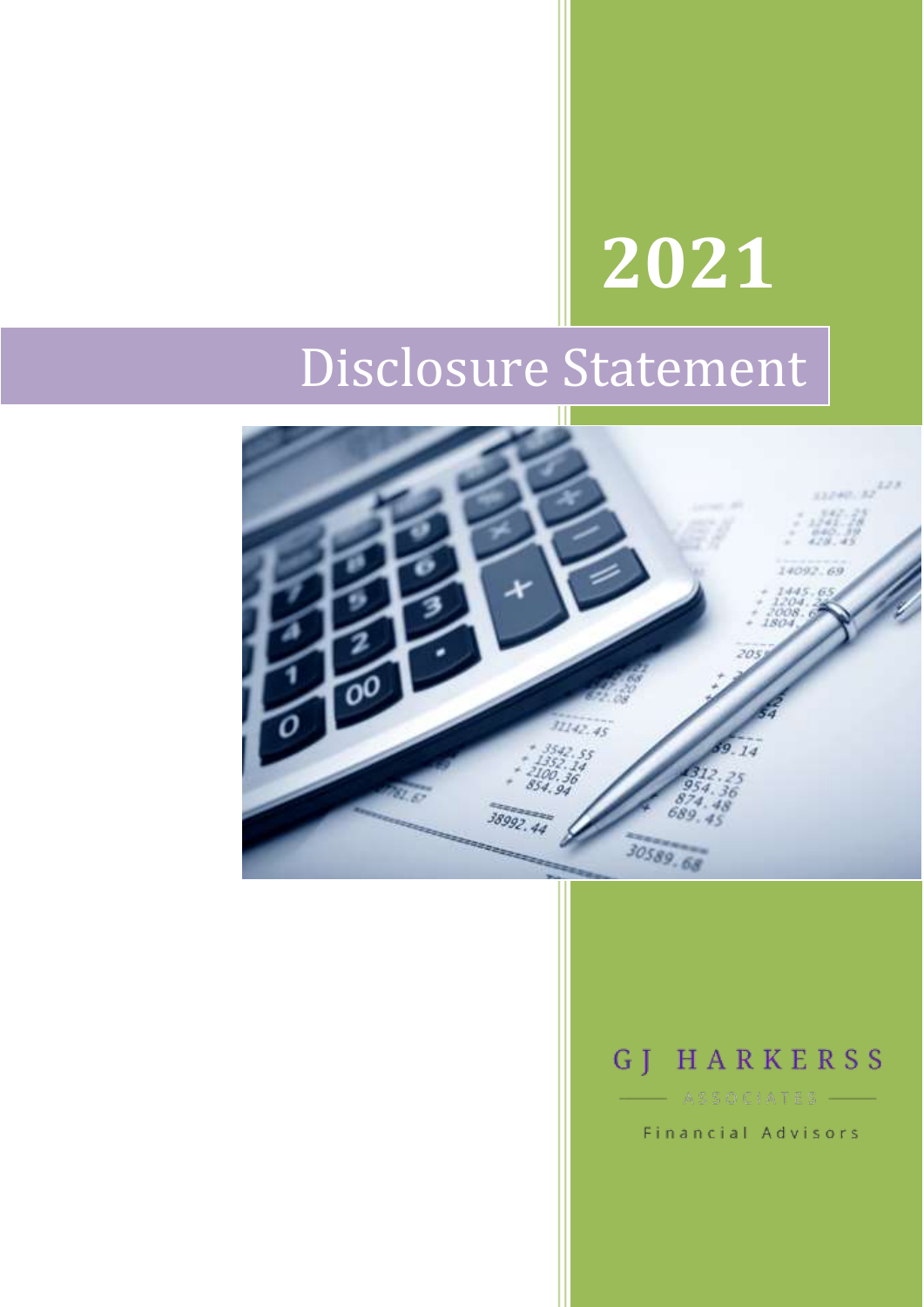#### **Topics that we advise on**

GJ Harkerss & Associates provides advice to our clients relating to mortgages, personal risk insurances and KiwiSaver investment

We only provide financial advice from certain providers;

#### **For mortgages, we work with nine lenders -**

- Co-Operative Bank
- TSB (Taranaki Savings Bank)
- SBS (Southland Building Society)
- Sovereign Home Loans
- Resimac
- Liberty Financial
- NZCU Baywide
- NBS (Nelson Building Society)
- Heartland Bank

In providing you with mortgage advice and placement, we specialise in first home buyers and prefer to work closely with New Zealand owned banks and Kainga Ora. We also offer refinancing, top up facilities and refix reviews

#### **For personal risk insurance, we work with five insurance companies -**

- Asteron Life
- AIA
- Sovereign Assurance (now AIA)
- Fidelity Life
- Partners Life

In providing you with financial / insurance advice, we will only consider existing term life, trauma, income protection and health insurance policies (if any).

We will not provide advice on existing whole of life or endowment products, so you will need to consult a specialist if you would like advice on those products

#### **For KiwiSaver we work with one provider –**

**•** Booster KiwiSaver

In providing you with KiwiSaver investment advice we only work with New Zealand owned, Booster Investment Management. We are also able to provide you with managed fund advice and investment through this channel

#### **Licence Information**

GJ Harkerss & Associates Limited is a Registered Financial Service Provider and holds a transitional licence issued by the Financial Markets Authority to provide financial advice.

Registration Number: FSP694071

Home Office: 39 Sandown Crescent, Aranui, Christchurch

T: 0800 467 873 E: office@gjharkerss.associates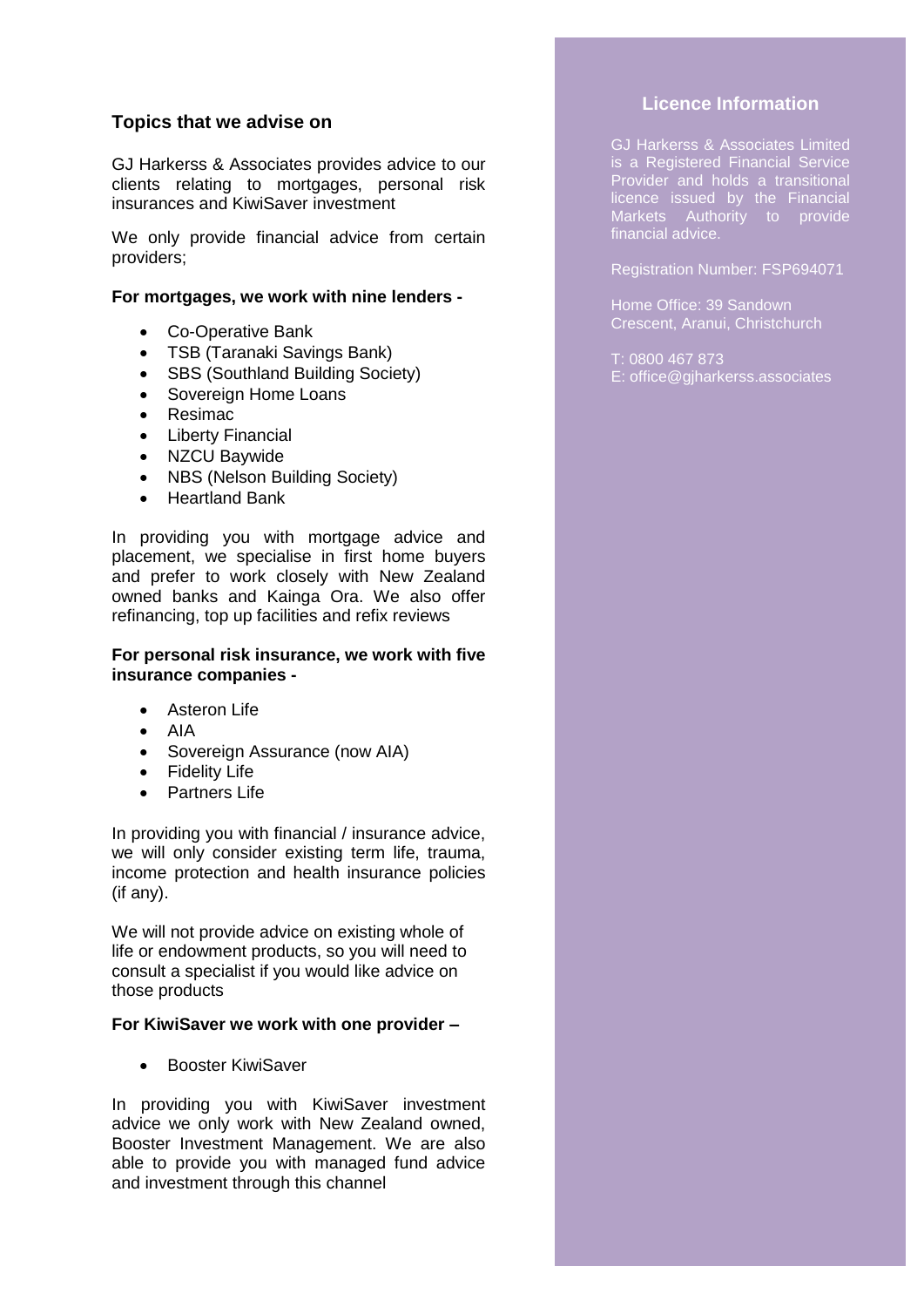#### **Topics that we do not advise on**

GJ Harkerss & Associates does not provide advice on the following –

- Fire & general insurance, such as motor vehicle, home and contents, travel, pets, boats and caravans
- Business insurance, such as business asset cover, public liability, professional indemnity etc.
- Accounting advice
- Tax advice
- Legal advice
- Investment advice outside of KiwiSaver and managed funds with Booster Investment Management

We have large network of professionals whom we can refer you to, should your require specialist advice in these areas.

We do not receive commissions or incentives from any professional associates that we refer to

#### **Remuneration**

GJ Harkerss & Associates will receive payment from a lender and personal risk insurance provider should your application be successful.

These payments vary between providers; however as a general guide they are –

- **Mortgages:** Commission between 0.6% and 0.8% upfront of the borrowed amount and in some cases an additional 0.2% trail commission each month that your mortgage is in place
- **Personal Risk Insurances:** Commission between 120% and 220% of the first years premium upfront and ongoing commissions between 5% and 20% depending on the initial upfront commission received
- **KiwiSaver:** Commission of \$30.00 after your portfolio has been in place for 12 months. Ongoing commission paid monthly at 0.5% of your total balance from day one

#### **Conflicts of Interest**

As a provider of professional advice services, we have a legislative obligation to act in the best interest of our clients when making recommendations. In providing advice to you, should any, actual or potential conflict of interest arise then we undertake to notify you so that you can assess our advice objectively, and according make an informed decision.

GJ Harkerss & Associates (and its Advisors) receive commissions from product providers that we place business with. The amount of commission received is based on the amount of borrowing or insurance.

From time to time, product providers may also reward us for the overall business we provide to them. These rewards ay be in the form of event tickets, hampers and gifts, or other incentives

To ensure that our financial advisers prioritise our clients' interests above their own, we follow an advice process that ensures our recommendations are made on the basis of each client's goals and circumstances.

All our financial advisers undergo annual training about how to manage conflicts of interest. We undertake a compliance audit, and a review of our compliance program is undertaken annually by a reputable compliance adviser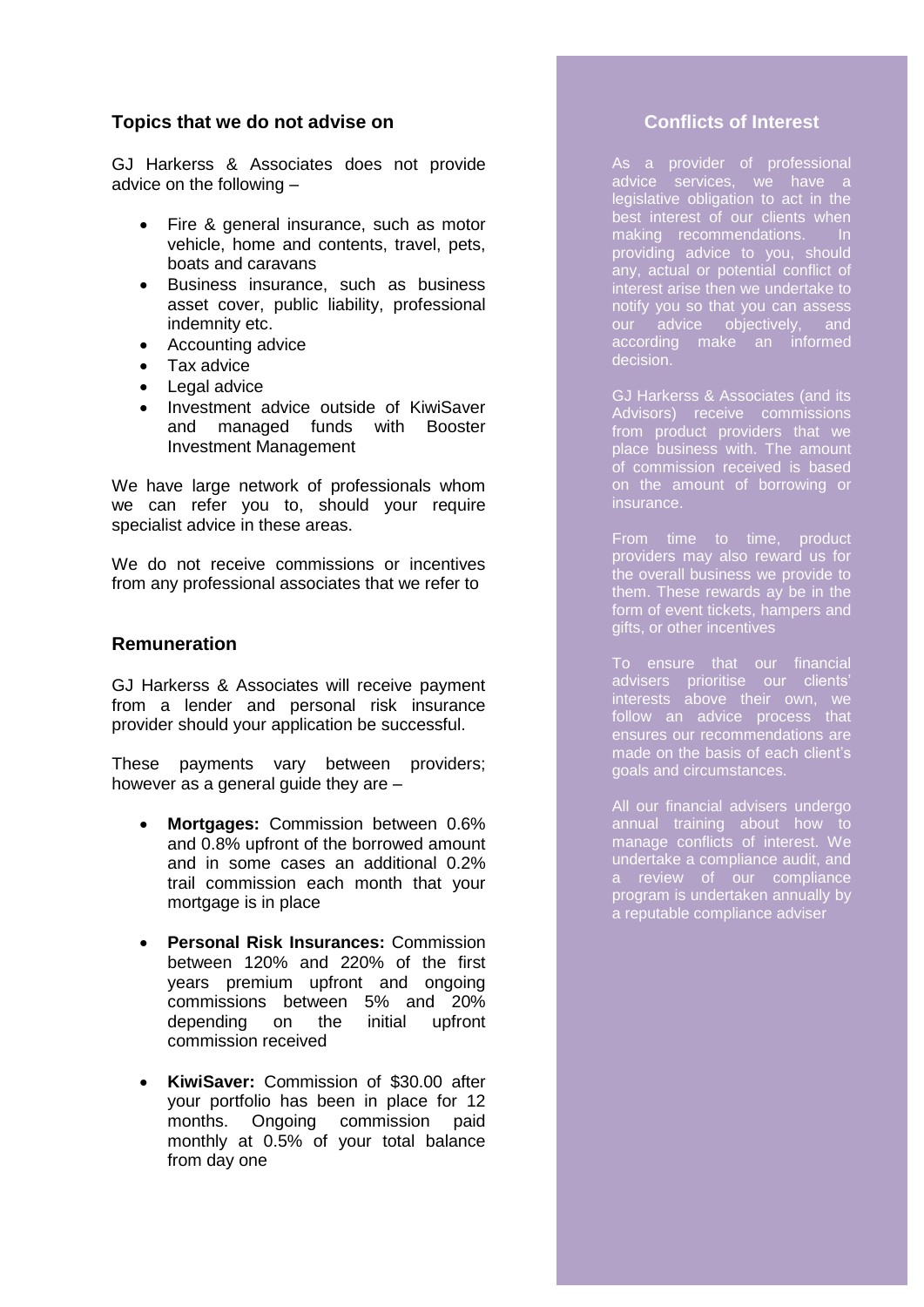#### **Fees or Expenses**

GJ Harkerss & Associates may charge clients for services provided whereby extra administration is required. Any fees payable by a client are discussed and agreed upon in our initial free consultation. A separate "terms of engagement" letter will be provided which outlines charges and fees (if any)

Our terms of engagement letter also provides a full outline of our business terms and conditions

#### **Duties**

GJ Harkerss & Associates, and anyone who gives financial advice on our behalf, have duties under the Financial Markets Conduct Act 2013 relating to the way that we give advice. We are required to:

- Give priority to your interests by taking all reasonable steps to make sure our advice isn't materially influenced by our own interests
- Exercise care, diligence, and skill in providing you with advice
- Meet standards of competence, knowledge and skill set by the Code of Professional Conduct for Financial Advice Services (these are designed to make sure that we have the expertise needed to provide you with advice)
- Meet standards of ethical behaviour, conduct and client care set by the Code of Professional Conduct for Financial Advice Services (these are designed to make sure we treat you as we should, and give you suitable advice).

This is only a summary of the duties that we have. More information is available by contacting us, or by visiting the Financial Markets Authority website at https://www.fma.govt.nz

#### **Client Responsibilities**

It is important that you provide GJ Harkerss & Associates with accurate information during the information gathering phase of our service

Incomplete or inaccurate information may lead to our inability to provide you with the advice or recommendations needed to ensure the best outcome for your circumstances.

Always be truthful about your personal, financial and medical situation. If you are unsure as to why we require certain information or you feel uncomfortable about certain aspects of this process, please do not hesitate to tell us so that we can explain or find a solution

#### **Money Handling Procedures**

GJ Harkerss & Associates Limited does not accept nor process any funds in house whatsoever.

All repayments of loans or premiums are to be made by you directly to the financial institutions we place your business with.

GJ Harkerss & Associates will supply you with the appropriate direct debit forms in order for you to pay any loan repayment or premium; however it is solely your responsibility to ensure timely payment of the same.

GJ Harkerss & Associates and its staff cannot be held responsible for any non-payment of loan<br>repayments or insurance repayments or insurance premiums by you, directly to third parties.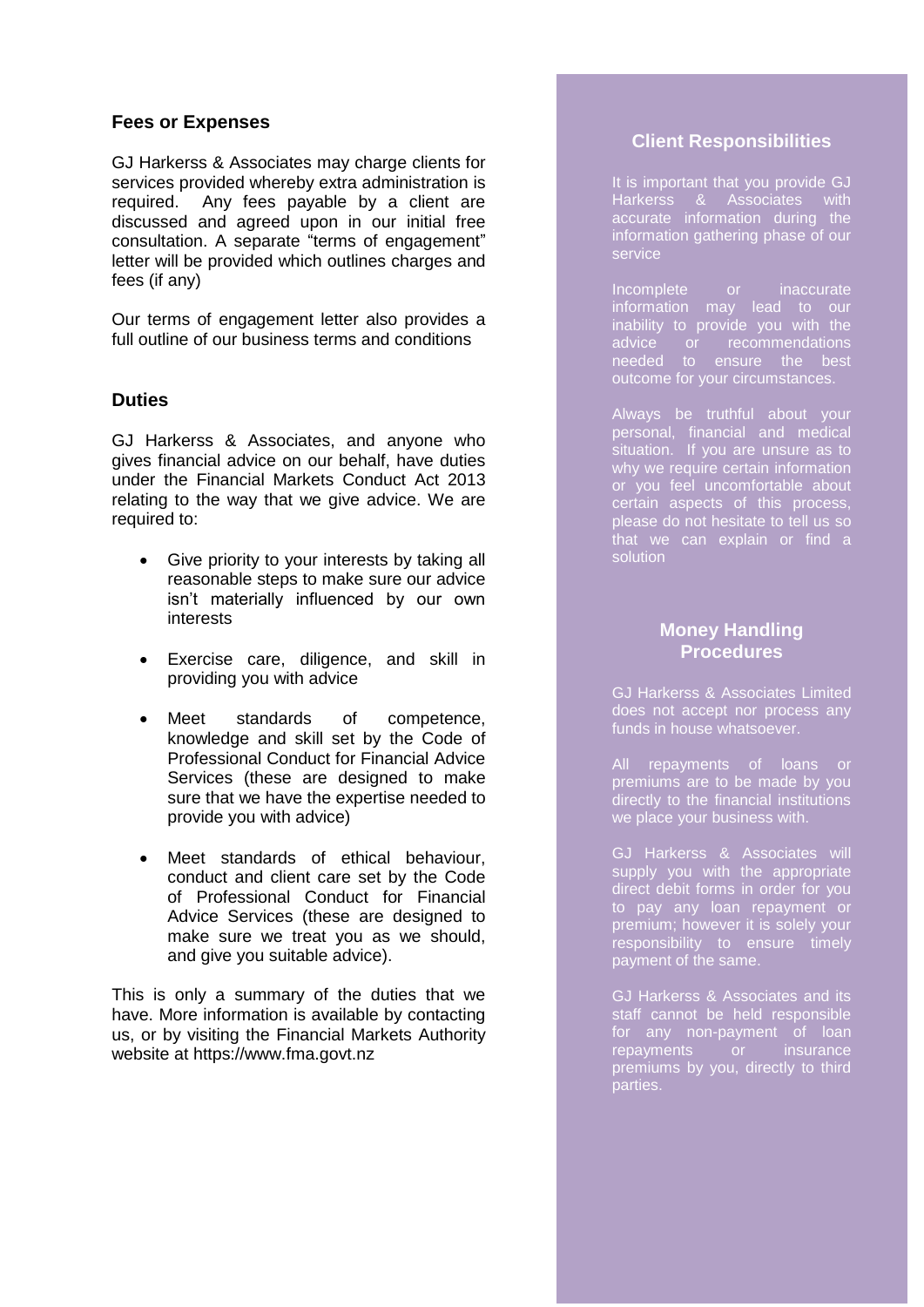### **PRIVACY STATEMENT**

#### **The Privacy Act 1993**

The Privacy Act gives you the right to request access to, and correction of your personal information at any time.

All information provided by you or any authorised agent, will be used by GJ Harkerss & Associates and any members of our staff for the purpose of providing advice to you and may also be used by any product or service provider when implementing any of our recommendations or variations thereof,- compliance advisors, assessors or by any claims investigators who may need access to such information; and other professionals such as solicitors, accountants, finance brokers, financial planners when such services are required to complement this advice and as requested by you

#### **Confidentiality**

The personal information gathered by GJ Harkerss & Associates about you and your family is classed as personal and will be kept confidential by GJ Harkerss & Associates and the Advisor at all times:

This confidential information may include: our fact find document, your personal credit file, your investment risk profile, and any personal mortgage or borrowing requirements including all discussions and recommendations

#### **Storage of your Information**

The information will be held by us, at the offices of GJ Harkerss & Associates detailed in the Advisors Disclosure Statement and will be in paper format until the completion of your business.

All paper information will then be scanned and transferred to electronic files and held remotely in secure electronic storage systems. Once the transfer procedure is complete, your paper files will be confidentially destroyed by way of shredding

#### **Use of information**

We will collect personal information (including full name, address and contact details) so that we may administer our customer relationships and provide clients with the products and services they request.

This information is held at our offices. If at any time you wish to have access to, or correct any of, the information obtained with your permission, please contact us.

We may be allowed or obliged to disclose information by law, e.g. under court orders or statutory notices pursuant to taxation laws.

We may also disclose personal/business information to other financial institutions and organisations at their request if you seek to obtain products and/or services for them.

Personal/business information may also be disclosed to:

- Professionals including but not limited to solicitors,<br>accountants, other<br>mortgage brokers, accountants, mortgage brokers, insurance brokers, and stockbrokers when a referral is required, at your request and;
- If you have insurance, insurance process including but not limited to claims investigations, medical practitioners, reinsurers, insurance reference agencies.
- If we intend to sell our business, any prospective purchaser of our business.
- The Financial Markets Authority and/or any other regulatory body as required for audit purposes.

From time to time, this information may be updated and/or changed and we undertake to advise you of material changes to any of the items and/or products / services noted above by e-mail and/or mail